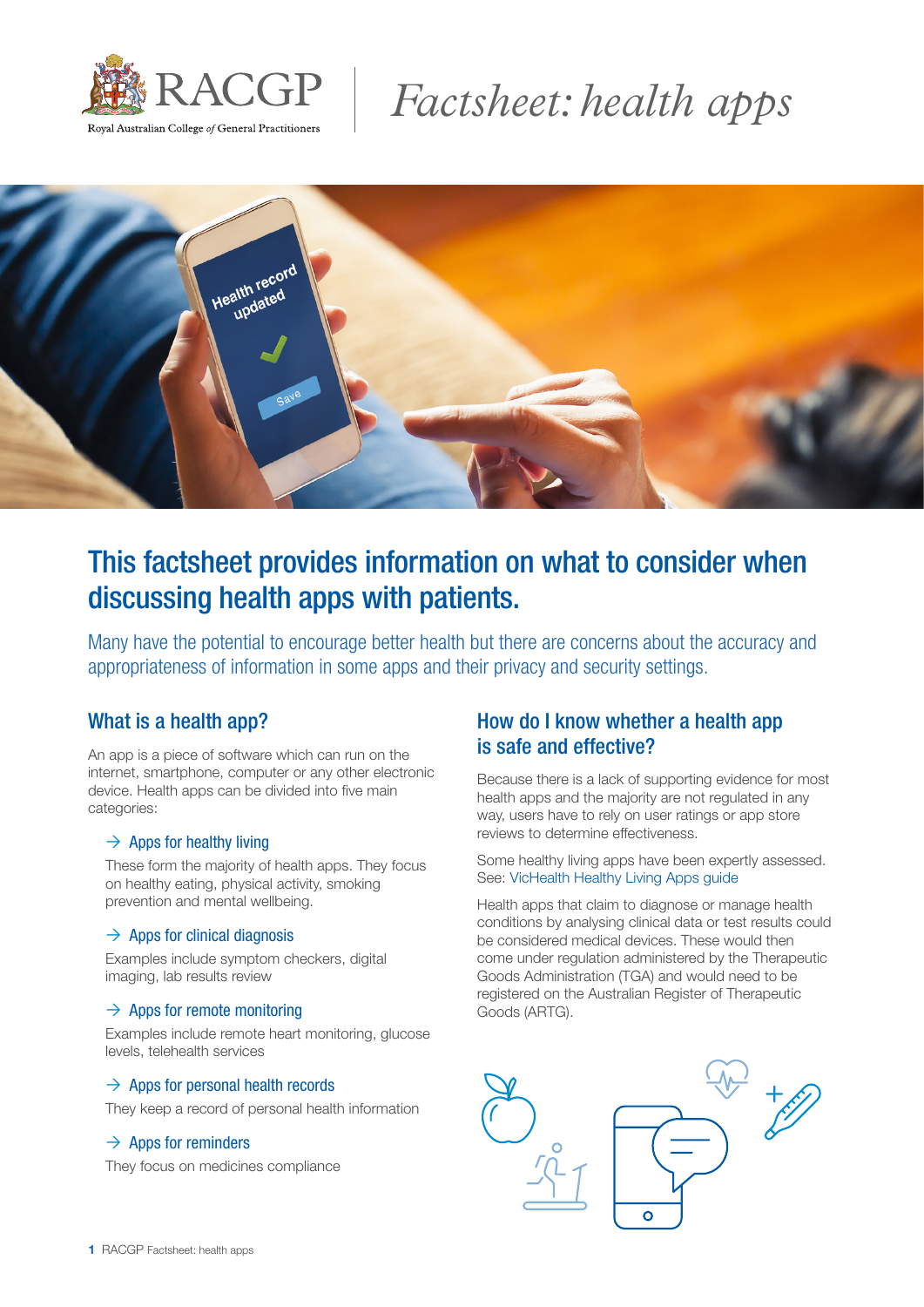

## What to look for in healthy living apps

Patients are most likely to approach their GPs for advice on healthy living apps.

The steps below will help you assess the quality of a healthy living app and advise your patients on what to look for.

#### 1. Review app description, user ratings and reviews:

User ratings and reviews found in app stores can be helpful in determining usability and functionality.

#### 2. Identify whether the app is intended for its use:

#### Is the app interesting and engaging?

The more a user is engaged with the app, the more likely they will continue to use it. Does it use gamification, a points-based reward system, interactive visuals or customised advice?

#### Does the app use simple and clear language?

Does it also use visual representation of information?

#### Does the app use evidence-based information?

Is it clear where the information comes from? Is it a reliable and respected source of health advice?

#### Does the app include behaviour change constructs?

Effective healthy living apps often include the following behaviour change constructs:

- self-monitoring capabilities
- relapse preventers
- ability to make and track realistic goals
- integration of recipes or exercise videos
- knowledge building using evidence-based information
- social support by integrating social networks and sharing capabilities.

#### 3. Pilot the app:

Consider a pilot to assess the app features, functionality, usability and content accuracy. Ask patients:

- whether they found the app to be useful and whether they are continuing to use it
- whether they would recommend the app to others
- whether they changed their behaviour or had clinical improvements while using the app.